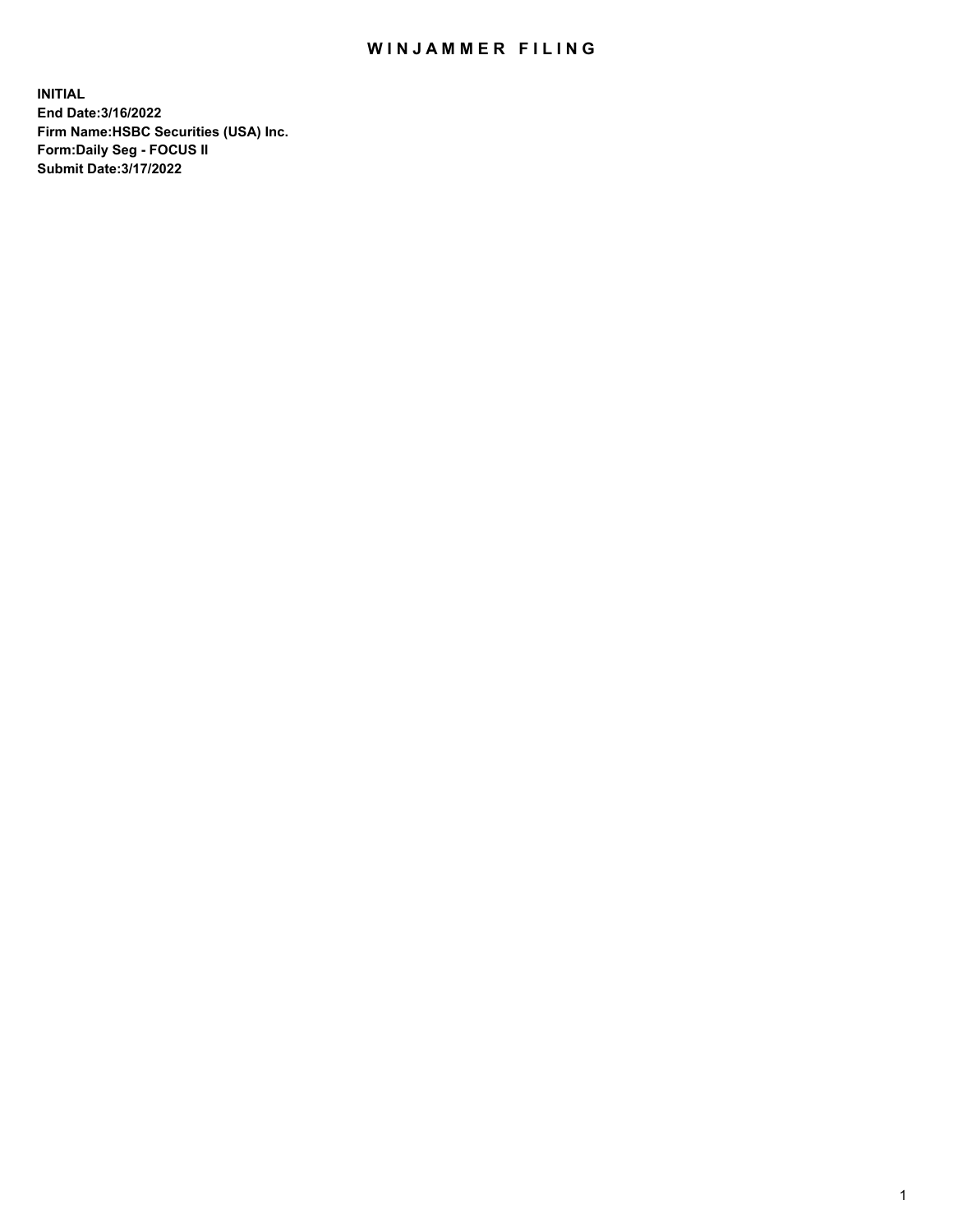**INITIAL End Date:3/16/2022 Firm Name:HSBC Securities (USA) Inc. Form:Daily Seg - FOCUS II Submit Date:3/17/2022 Daily Segregation - Cover Page**

| Name of Company                                                                                                                                                                                                                                                                                                               | <b>HSBC Securities (USA) Inc.</b>                           |
|-------------------------------------------------------------------------------------------------------------------------------------------------------------------------------------------------------------------------------------------------------------------------------------------------------------------------------|-------------------------------------------------------------|
| <b>Contact Name</b>                                                                                                                                                                                                                                                                                                           | <b>Michael Vacca</b>                                        |
| <b>Contact Phone Number</b>                                                                                                                                                                                                                                                                                                   | 212-525-7951                                                |
| <b>Contact Email Address</b>                                                                                                                                                                                                                                                                                                  | michael.vacca@us.hsbc.com                                   |
| FCM's Customer Segregated Funds Residual Interest Target (choose one):<br>a. Minimum dollar amount: ; or<br>b. Minimum percentage of customer segregated funds required:% ; or<br>c. Dollar amount range between: and; or<br>d. Percentage range of customer segregated funds required between:% and%.                        | 103,000,000<br><u>0</u><br>0 <sub>0</sub><br>0 <sub>0</sub> |
| FCM's Customer Secured Amount Funds Residual Interest Target (choose one):<br>a. Minimum dollar amount: ; or<br>b. Minimum percentage of customer secured funds required:%; or<br>c. Dollar amount range between: and; or<br>d. Percentage range of customer secured funds required between: % and %.                         | 15,000,000<br><u>0</u><br>0 <sub>0</sub><br>0 <sub>0</sub>  |
| FCM's Cleared Swaps Customer Collateral Residual Interest Target (choose one):<br>a. Minimum dollar amount: : or<br>b. Minimum percentage of cleared swaps customer collateral required:%; or<br>c. Dollar amount range between: and; or<br>d. Percentage range of cleared swaps customer collateral required between:% and%. | 75,000,000<br><u>0</u><br>00<br>00                          |

Attach supporting documents CH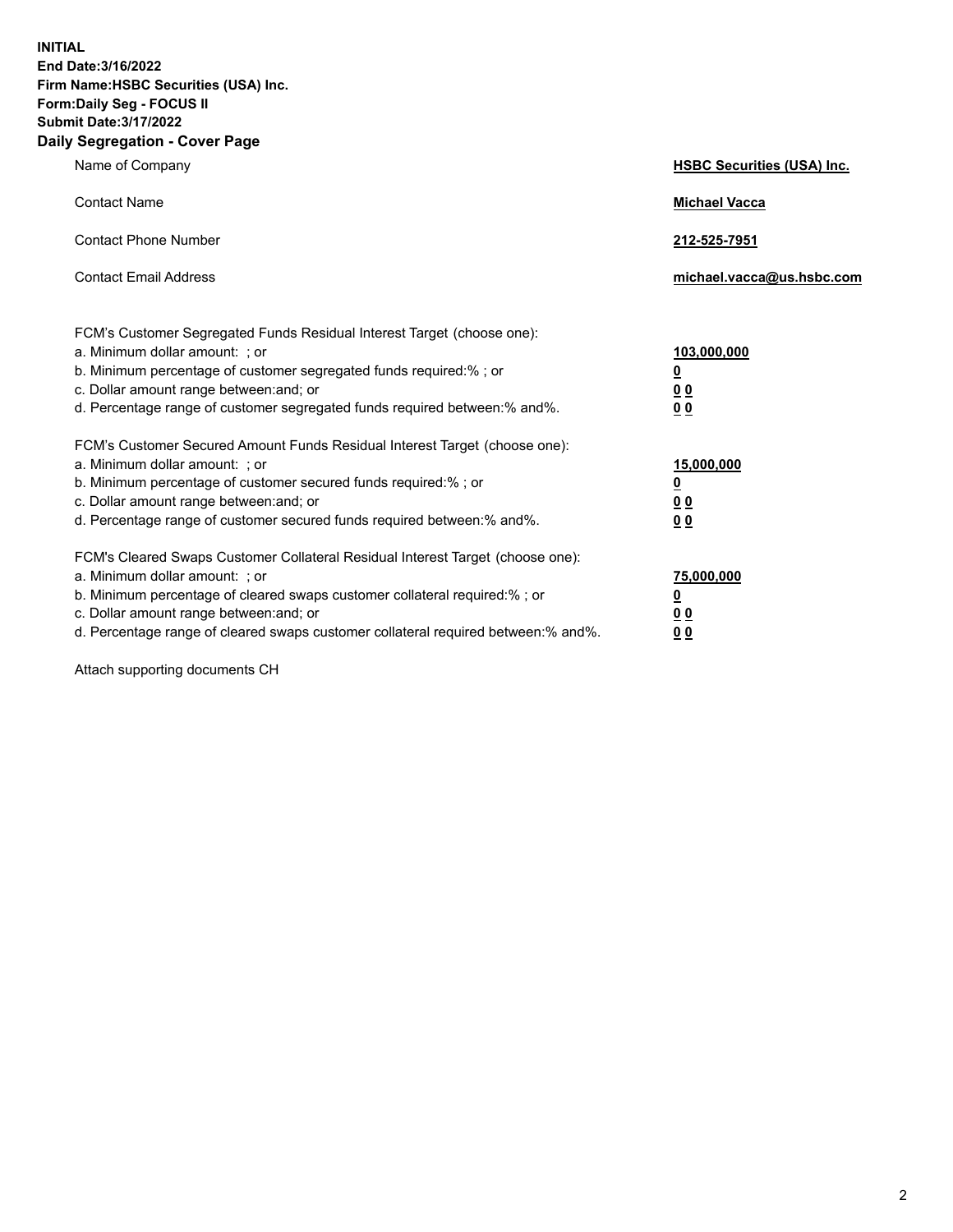**INITIAL End Date:3/16/2022 Firm Name:HSBC Securities (USA) Inc. Form:Daily Seg - FOCUS II Submit Date:3/17/2022 Daily Segregation - Secured Amounts** Foreign Futures and Foreign Options Secured Amounts Amount required to be set aside pursuant to law, rule or regulation of a foreign government or a rule of a self-regulatory organization authorized thereunder 1. Net ledger balance - Foreign Futures and Foreign Option Trading - All Customers A. Cash **166,429,390** [7315] B. Securities (at market) **46,986,392** [7317] 2. Net unrealized profit (loss) in open futures contracts traded on a foreign board of trade **16,624,074** [7325] 3. Exchange traded options a. Market value of open option contracts purchased on a foreign board of trade **0** [7335] b. Market value of open contracts granted (sold) on a foreign board of trade **0** [7337] 4. Net equity (deficit) (add lines 1. 2. and 3.) **230,039,856** [7345] 5. Account liquidating to a deficit and account with a debit balances - gross amount **3,377,440** [7351] Less: amount offset by customer owned securities **-2,683,598** [7352] **693,842** [7354]

- 6. Amount required to be set aside as the secured amount Net Liquidating Equity Method (add lines 4 and 5)
- 7. Greater of amount required to be set aside pursuant to foreign jurisdiction (above) or line 6.

## FUNDS DEPOSITED IN SEPARATE REGULATION 30.7 ACCOUNTS

1. Cash in banks

- A. Banks located in the United States **15,267,071** [7500]
- B. Other banks qualified under Regulation 30.7 **0** [7520] **15,267,071** [7530]
- 2. Securities
	- A. In safekeeping with banks located in the United States **46,986,392** [7540]
	- B. In safekeeping with other banks qualified under Regulation 30.7 **0** [7560] **46,986,392** [7570]
- 3. Equities with registered futures commission merchants
	- A. Cash **0** [7580]
	- B. Securities **0** [7590]
	- C. Unrealized gain (loss) on open futures contracts **0** [7600]
	- D. Value of long option contracts **0** [7610]
	- E. Value of short option contracts **0** [7615] **0** [7620]
- 4. Amounts held by clearing organizations of foreign boards of trade
	- A. Cash **0** [7640]
	- B. Securities **0** [7650]
	- C. Amount due to (from) clearing organization daily variation **0** [7660]
	- D. Value of long option contracts **0** [7670]
	- E. Value of short option contracts **0** [7675] **0** [7680]
- 5. Amounts held by members of foreign boards of trade
	-
	- B. Securities **0** [7710]
	- C. Unrealized gain (loss) on open futures contracts **16,624,074** [7720]
	- D. Value of long option contracts **0** [7730]
	- E. Value of short option contracts **0** [7735] **195,026,021** [7740]
- 6. Amounts with other depositories designated by a foreign board of trade **0** [7760]
- 7. Segregated funds on hand **0** [7765]
- 8. Total funds in separate section 30.7 accounts **257,279,484** [7770]
- 9. Excess (deficiency) Set Aside for Secured Amount (subtract line 7 Secured Statement Page 1 from Line 8)
- 10. Management Target Amount for Excess funds in separate section 30.7 accounts **15,000,000** [7780]
- 11. Excess (deficiency) funds in separate 30.7 accounts over (under) Management Target **11,545,786** [7785]

**0** [7305]

**230,733,698** [7355] **230,733,698** [7360]

- 
- 

 A. Cash **178,401,947** [7700] **26,545,786** [7380]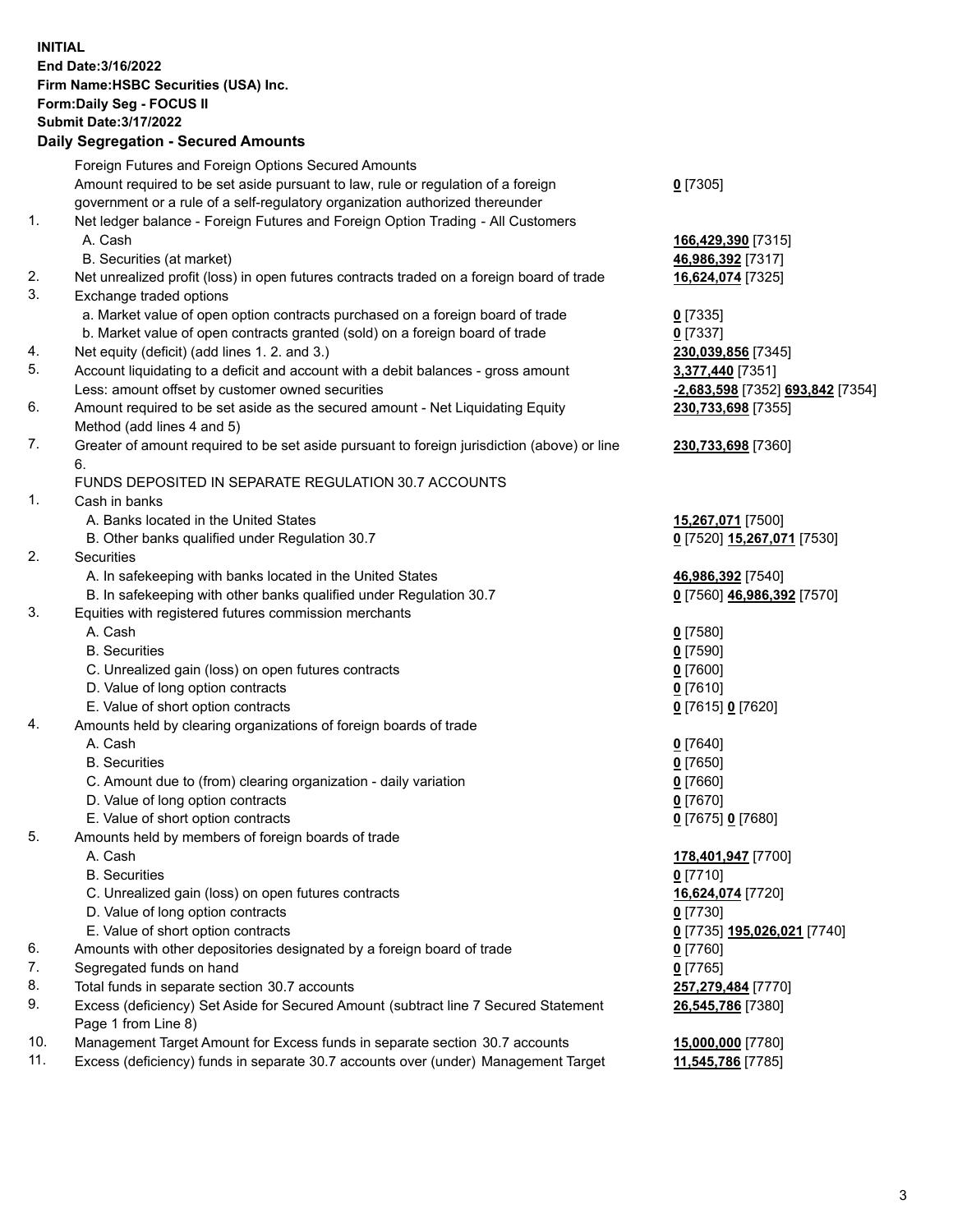**INITIAL End Date:3/16/2022 Firm Name:HSBC Securities (USA) Inc. Form:Daily Seg - FOCUS II Submit Date:3/17/2022 Daily Segregation - Segregation Statement** SEGREGATION REQUIREMENTS(Section 4d(2) of the CEAct) 1. Net ledger balance A. Cash **2,477,198,997** [7010] B. Securities (at market) **1,018,016,415** [7020] 2. Net unrealized profit (loss) in open futures contracts traded on a contract market **148,265,765** [7030] 3. Exchange traded options A. Add market value of open option contracts purchased on a contract market **2,974,885,076** [7032] B. Deduct market value of open option contracts granted (sold) on a contract market **-591,512,719** [7033] 4. Net equity (deficit) (add lines 1, 2 and 3) **6,026,853,534** [7040] 5. Accounts liquidating to a deficit and accounts with debit balances - gross amount **218,416,291** [7045] Less: amount offset by customer securities **-218,416,291** [7047] **0** [7050] 6. Amount required to be segregated (add lines 4 and 5) **6,026,853,534** [7060] FUNDS IN SEGREGATED ACCOUNTS 7. Deposited in segregated funds bank accounts A. Cash **7,881,216** [7070] B. Securities representing investments of customers' funds (at market) **0** [7080] C. Securities held for particular customers or option customers in lieu of cash (at market) **87,535,443** [7090] 8. Margins on deposit with derivatives clearing organizations of contract markets A. Cash **2,612,137,641** [7100] B. Securities representing investments of customers' funds (at market) **44,859,581** [7110] C. Securities held for particular customers or option customers in lieu of cash (at market) **854,695,710** [7120] 9. Net settlement from (to) derivatives clearing organizations of contract markets **81,098,882** [7130] 10. Exchange traded options A. Value of open long option contracts **2,974,885,076** [7132] B. Value of open short option contracts **-591,512,719** [7133] 11. Net equities with other FCMs A. Net liquidating equity **848,651** [7140] B. Securities representing investments of customers' funds (at market) **0** [7160] C. Securities held for particular customers or option customers in lieu of cash (at market) **23,660,156** [7170] 12. Segregated funds on hand **52,125,106** [7150] 13. Total amount in segregation (add lines 7 through 12) **6,148,214,743** [7180] 14. Excess (deficiency) funds in segregation (subtract line 6 from line 13) **121,361,209** [7190] 15. Management Target Amount for Excess funds in segregation **103,000,000** [7194] 16. Excess (deficiency) funds in segregation over (under) Management Target Amount **18,361,209** [7198]

Excess